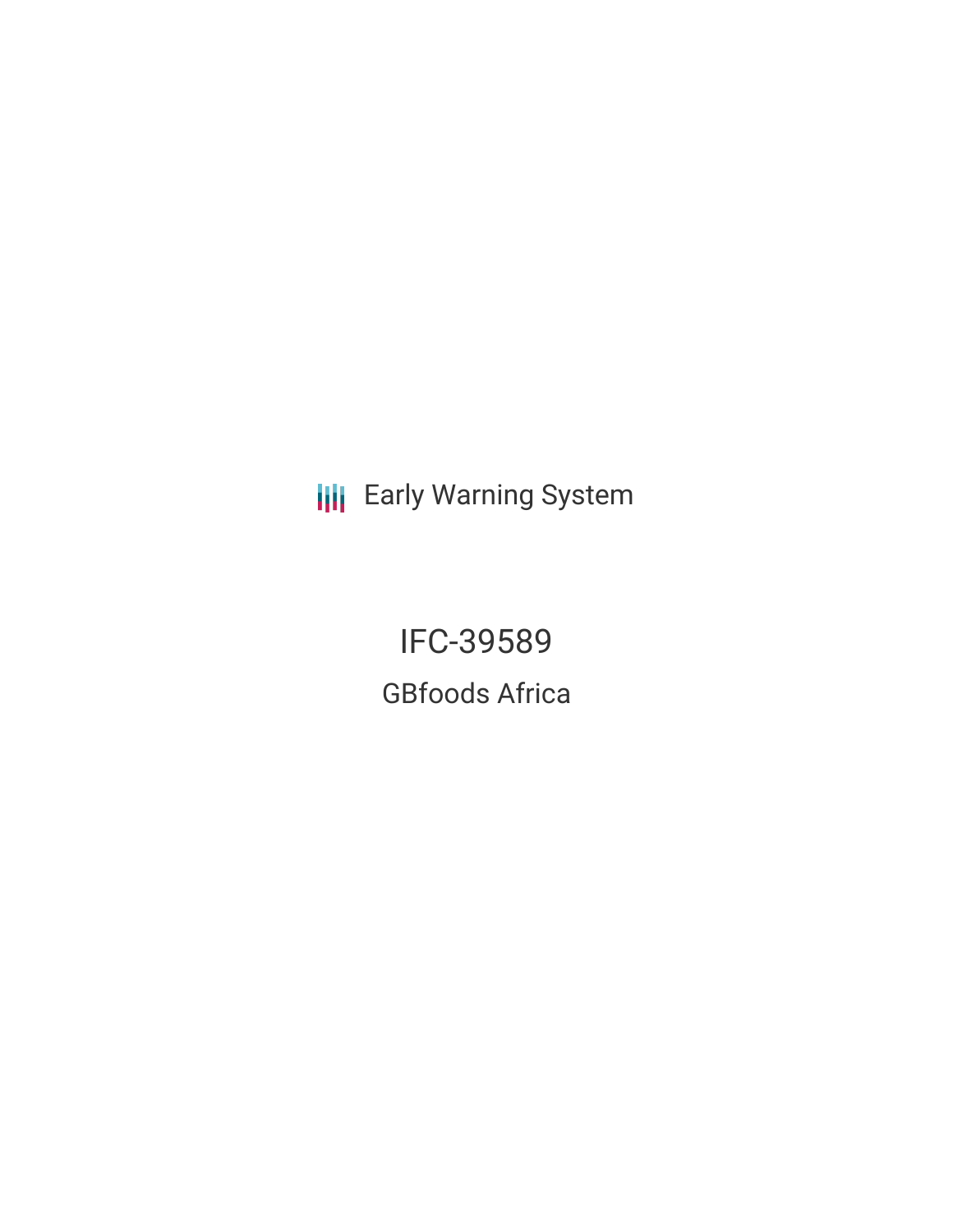

### **Quick Facts**

| <b>Financial Institutions</b>  | International Finance Corporation (IFC) |
|--------------------------------|-----------------------------------------|
| <b>Status</b>                  | Proposed                                |
| <b>Bank Risk Rating</b>        | B                                       |
| <b>Voting Date</b>             | 2017-04-26                              |
| <b>Borrower</b>                | <b>GBFOODS AFRICA</b>                   |
| <b>Sectors</b>                 | Agriculture and Forestry                |
| <b>Investment Type(s)</b>      | Equity                                  |
| <b>Investment Amount (USD)</b> | \$15.00 million                         |
|                                |                                         |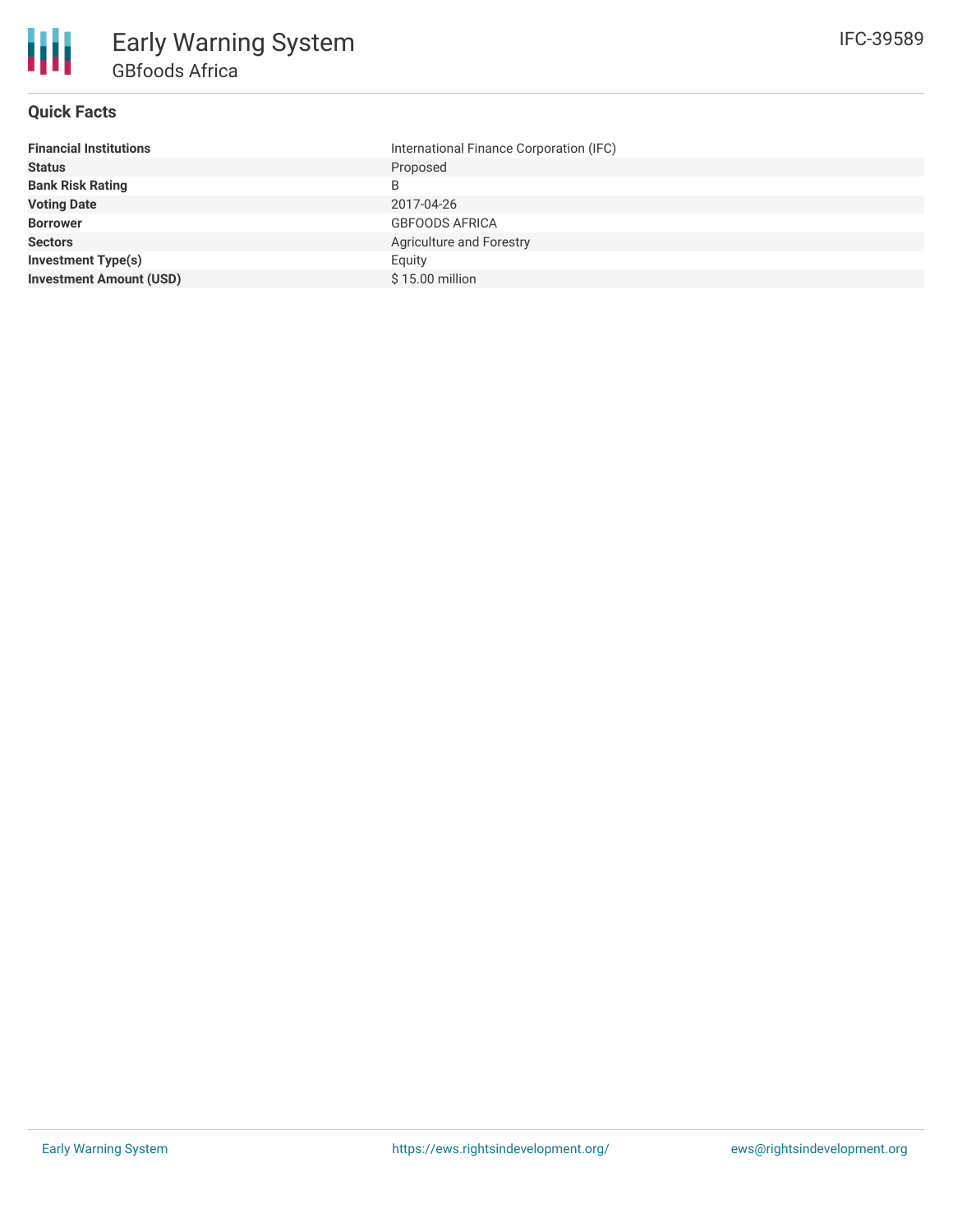

# **Project Description**

The proposed investment consists of an IFC equity co-investment of up to \$15 million with Helios Investors III, LP ("Helios") to support the formation of one of Africa's largest Fast Moving Consumer Goods ("FMCG") businesses through a joint venture with GBfoods S.A. The Company has acquired assets from different African companies including brands such as Jumbo (bouillon), Gino and Pomo (tomato paste), and Jago (milk powder and mayonnaise), as well as Bama (mayonnaise) distribution rights for Africa.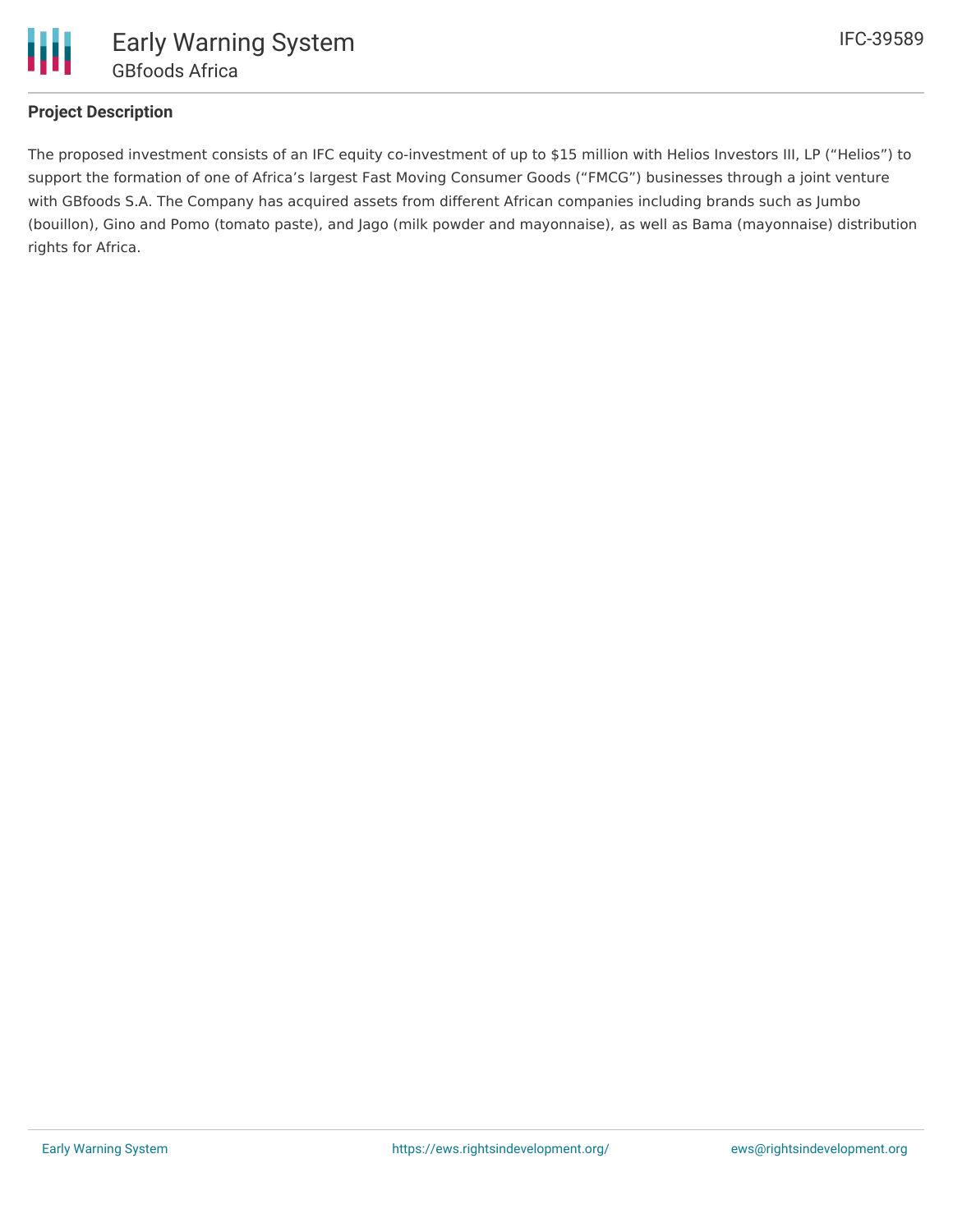## **Investment Description**

• International Finance Corporation (IFC)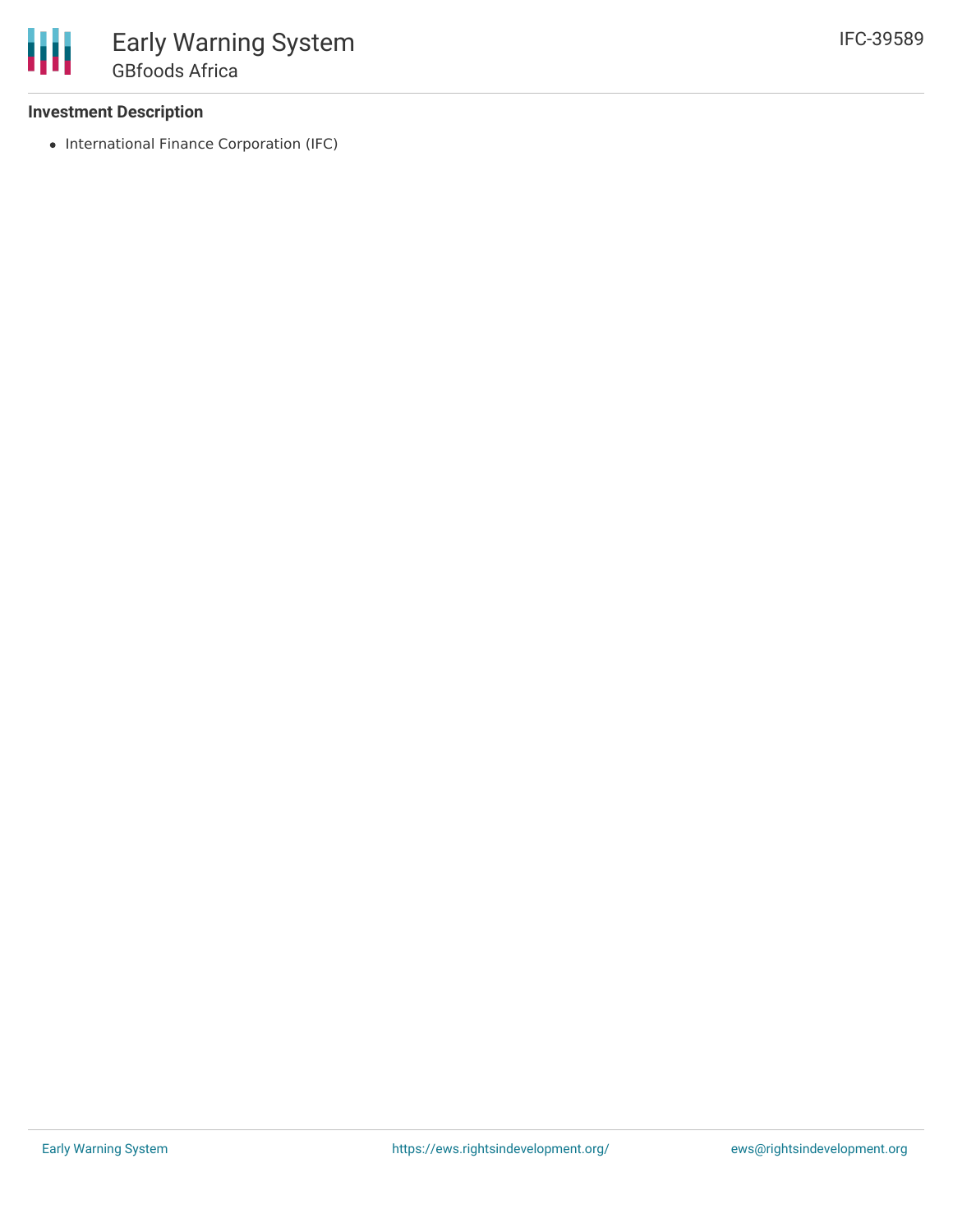

# **Contact Information**

GB Foods Montse Carbo Corporate Communication Director mcarbo@thegbfoods.com www.thegbfoods.com

#### ACCOUNTABILITY MECHANISM OF IFC

The Compliance Advisor Ombudsman (CAO) is the independent complaint mechanism and fact-finding body for people who believe they are likely to be, or have been, adversely affected by an IFC or MIGA- financed project. If you submit a complaint to the CAO, they may assist you in resolving a dispute with the company and/or investigate to assess whether the IFC is following its own policies and procedures for preventing harm to people or the environment. If you want to submit a complaint electronically, you can email the CAO at CAO@worldbankgroup.org. You can learn more about the CAO and how to file a complaint at http://www.cao-ombudsman.org/